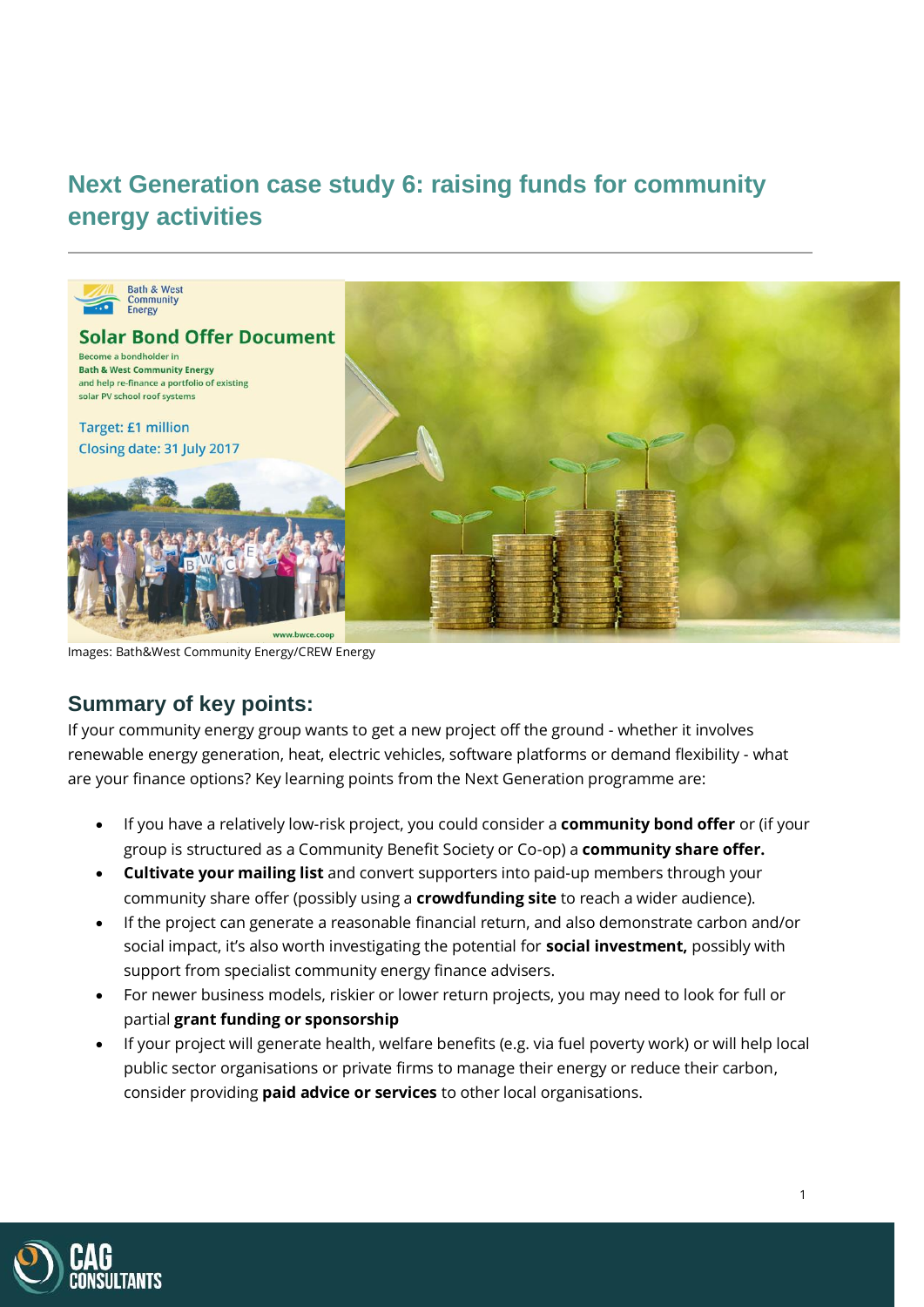# **Learning from the Next Generation programme:**



#### **Project investment – the basics**

There is usually a relationship between the riskiness of a project and the level of return that investors will seek. The overall level of return sought will be influenced by returns available in the wider financial market (e.g. prevailing interest rates). See **Next Generation Practical Learning Guide 4** on managing risk in innovative business models.

Ways of reducing investor risk, so that investors are willing to accept a lower level of return, which will be important for many community energy projects, include:

- Lining up firm income streams (e.g. Renewable Heat Incentive income and Power Purchasing Agreement income, which are generally index-linked; or secure energy savings).
- Being able to demonstrate that you have a robust business case (and showing that it is resilient to a wide range of outcomes).
- Providing security (e.g. guarantees or backing in the form of land or other assets).
- Promising seniority (i.e. giving investors priority over other funders in terms of receiving interest payments and – eventually – getting their money back).

If you are able to raise some funds through grants or sponsorship, this can improve the return on investment for investors in the rest of the project because costs, and therefore investment needs, are reduced relative to income.

### **Community share or bond raises**

Community energy groups constituted as Community Benefit Societies (CBS) or Co-operatives<sup>1</sup> can issue community shares, while these groups and Community Interest Companies can issue community bonds. Both approaches are best suited to relatively low-risk projects, where you are confident that you will be able to repay members' contributions and investors' capital with some interest.

• **Community shares:** people buying community shares become members of the CBS and have one vote at general meetings of the CBS Annual General Meeting. Unlike normal company shares, community shares cannot be bought or sold but they can be bought back or 'withdrawn' by the CBS. Community share offers don't have to promise a specific rate of



 $1$  Groups constituted as 'Community Interest Companies' can issue shares provided that they are constituted as a 'company limited by shares' rather than a 'company limited by guarantee'. But these are not classed as 'community shares'.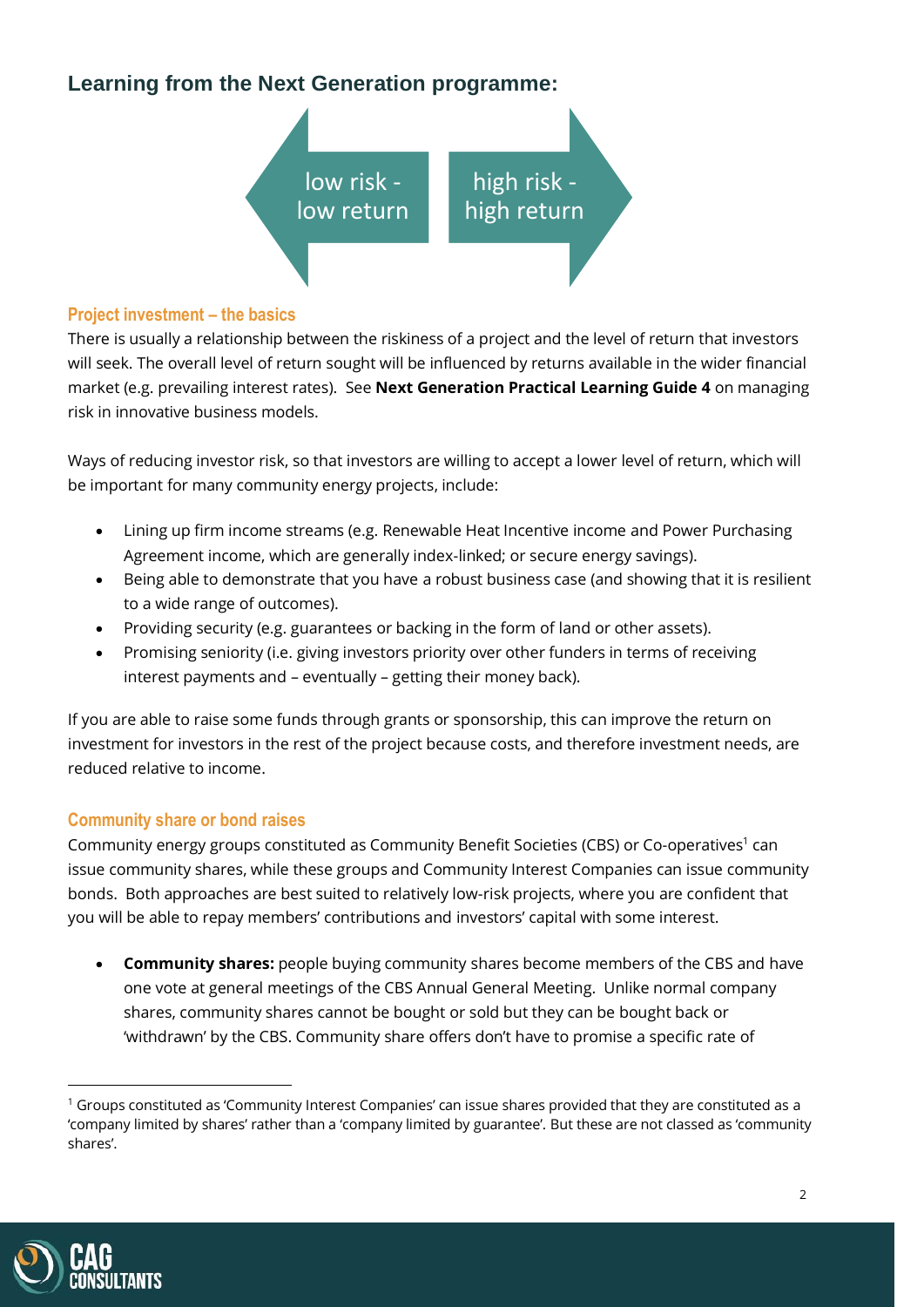interest or withdrawal date, although the group has to carry through promises made in the share offer document. So shareholders normally carry some of the risk involved in the group's activities.

- A recent survey of community energy group members, presented in a separate Next Generation case study , found that – assuming that bank rates remain low - 83% of members in the sample expressed interest in buying community shares again. Of those who would be prepared to purchase shares again, over half (51%) stated that they would be prepared to have a return of 1-2%. A range of interest rates are shown in the current offers advertised on [Ethex](https://www.ethex.org.uk/raise) and on the Community Energy England's [share offer page.](https://communityenergyengland.org/pages/share-offers)
- The process of launching a community share offer requires considerable publicity and may be a good way of raising the profile, and extending the membership, of your group. Aim to grow your mailing list and work to convert supporters to paid-up members. Crowdfunding is another option to attract a wide audience to community share offers. It's worth bearing in mind that wide publicity and crowdfunding sites are likely to attract members from outside your local area, which may or may not be what your group is looking for.

#### **Raise your profile through a successful share offer:** [CREW Energy](https://www.crewenergy.london/)

launched their first share offer at a difficult time: mid-pandemic, mid-Brexit deadline, during lockdown and just before Christmas. With help from the [Community Shares unit](https://www.uk.coop/start-new-co-op/support/community-shares/about) at Cooperatives UK, pro-bono legal help from Simmons & Simmons, and support from Power to Change's Community Shares Booster Programme, they were nevertheless successful in raising £50,000 to fund the installation of a heat pump in the Devas community club building in London. Their key learning points included:

- Try to do one big share raise, not multiple smaller ones, so that all the effort is worth it.
- Think about how to maintain upward momentum throughout the process 'success' breeds more success.
- Keep levels of awareness high by using social media and running engagement events (e.g. CREW Energy's virtual Q&A session in January 2021 was followed by an additional £15,000 of investments).
- A number of organisations offer support and guidance to groups launching share offers or trying to increase their membership base. These include [Communities for Renewables,](http://www.cfrcic.co.uk/) [Energy4All,](https://energy4all.co.uk/community-ownership/) th[e Community Shares unit](https://www.uk.coop/start-new-co-op/support/community-shares/about) at Co-operatives UK and th[e Community Shares](https://communityshares.co.uk/community-crowdfunding-basics/)  [company.](https://communityshares.co.uk/community-crowdfunding-basics/)

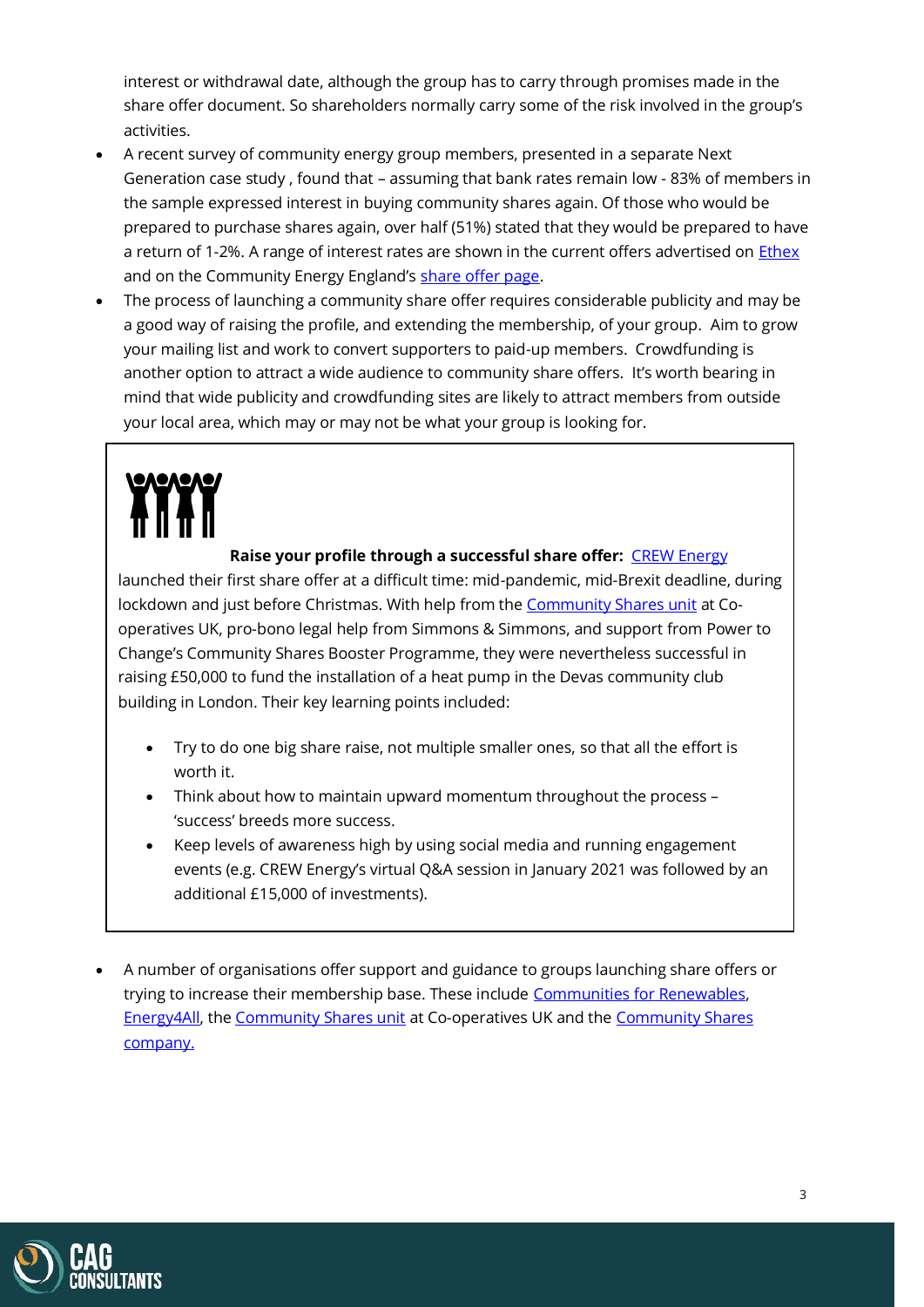#### **Community energy bonds: Bath & West**

[Community Energy](https://www.bwce.coop/) has raised £11 million since 2010 using a combination of share and bond offers. For example, across 2016 and 2017, they raised £2.5 million from two 2 year fixed interest bonds and one 5-year fixed interest bond for construction finance and re-financing of a range of ground mounted and roof top schemes totalling 9.5MW. They offered an interest rate of 5% (5.5% in the first year for existing members) and a minimum investment of £500. BWCE are currently considering setting up a longer-term bond for new projects. [Communities for Renewables](http://www.cfrcic.co.uk/) have helped a number of other community energy groups to issue bonds (e.g. Burnham & Weston Energy; Ferry Farm CBS; Gawcott Fields Community Solar CIC).

• **Community bonds:** bonds involve less risk for the investor, leaving more risk being carried by the community energy group, so they are suited to projects that involve lower risk. They have a fixed interest rate and term, and they can be bought and sold. But they don't give investors membership of the community energy group and don't carry voting rights. While investment is still 'at risk' in an ultimate sense (i.e. they might not get paid if the community energy group failed), community bond holders have priority over shareholders in terms of payment of interest and repayment of capital. Being lower risk for investors, bonds may be attractive at a lower interest rate than shares.

#### **Commercial and 'social investment' loans and bonds**

Like community bonds, commercial bank loans and bonds are most suitable for lower risk projects (e.g. those premised on firm income streams), where you're confident that you will be able to repay the interest and capital. Interest rates can be fixed or variable (i.e. varying with the market), but the community group does not have discretion over whether to make the interest payments or repay capital and repaying loans takes precedence over repaying community shareholders. Some advisers can help groups to obtain finance from commercial or 'social investment' lenders for the predevelopment or development phase of major community-owned renewable energy generation projects. These loans can help fund upfront capital costs until the project starts generating revenue. Social investors (e.g. Social and Sustainable Capital, Big Society Capital, Triodos Bank, the Social Investment Business Group, Abundance and so on) are explicitly interested in social and carbon objectives as well as financial returns, but they still look for a return on capital. A searchable list of some funders and advisers interested in specific issues and types of investment is available at [goodfinance.org.uk.](https://www.goodfinance.org.uk/investors-advisors) In future, community energy groups may be able to access funding raised by councils via municipal 'Local Climate Bonds', which are being advocated by Abundance and the Green Investment Finance group.

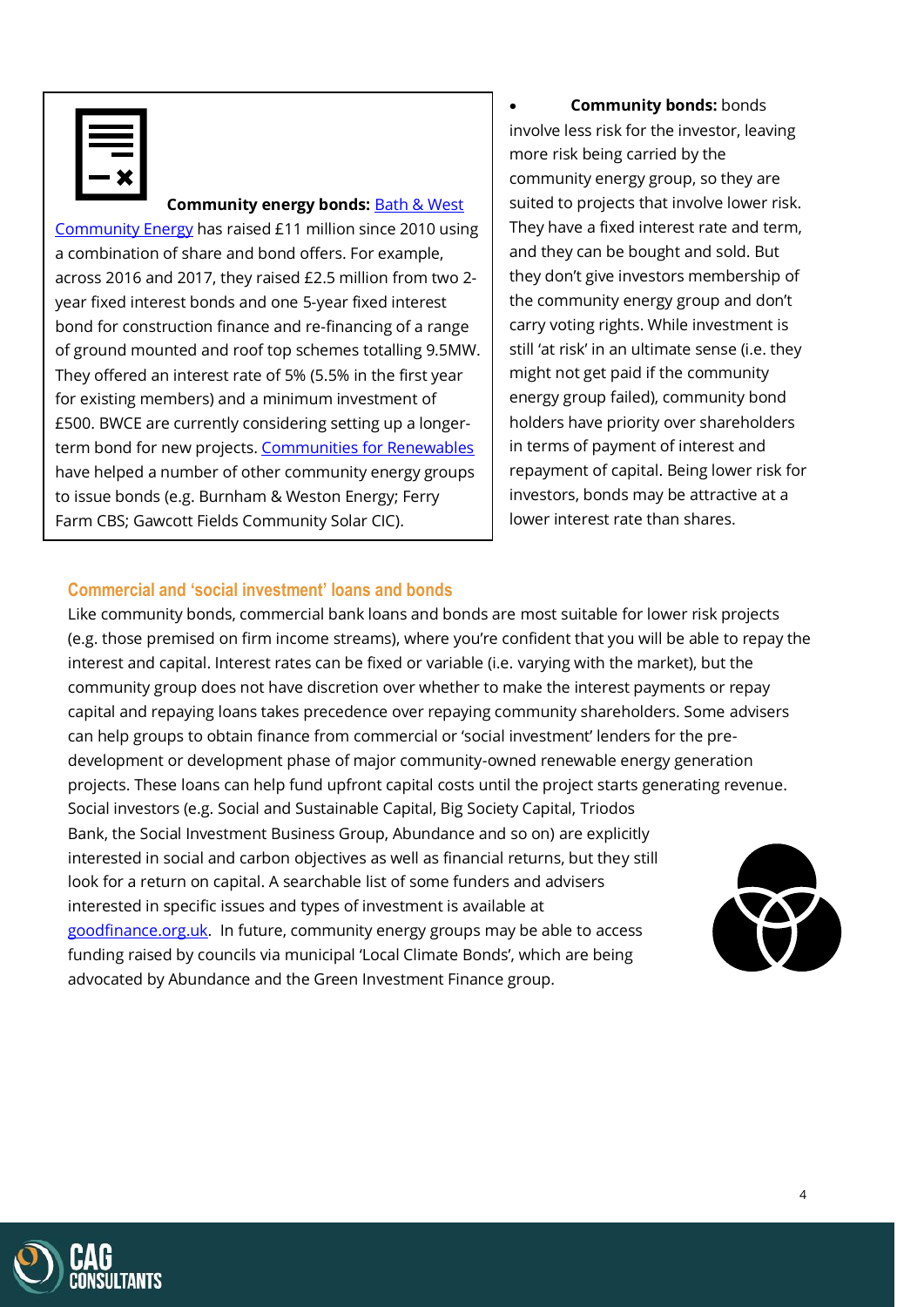#### **Grants and sponsorship**

If your project is too risky to be backed by community shares or bonds, you will need to find full or partial grant funding from charitable funds, energy sector bodies or commercial sponsors. There are numerous charitable trusts and public bodies that offer grants. And, with so much corporate interest in 'Environmental, Social and Governance' goals, and the high profile around the Climate Emergency, you may find new doors opening – it's worth approaching local firms to see if they would provide some support. It's also worth checking whether your local Distribution Network Operator has a community energy lead and makes funding available for community energy groups. Community Energy England publish a list of current funding opportunities [here.](https://communityenergyengland.org/pages/funding-opportunities-2) 

#### **Service-based approaches**

A different approach to income generation is to offer paid services to partner organisations or other groups/individuals. See **Next Generation Practical Learning Guides 1-3** for insights into partnership working with local authorities, private firms and other organisations. Examples from within and beyond the Next Generation programme include:

- Many community energy groups (such as **Plymouth Energy Community and other** Devon-based community energy groups) work in partnership with public sector organisations on fuel poverty issues. Plymouth Energy Community and other Devonbased community energy groups work closely with local authorities and health trusts and energy suppliers via the **Local Energy Advice Programme** and its 'Cosy Devon' initiative. They receive referral fees from the Local Energy Advice Programme for each home visit delivered.
- [South Staffordshire Community Energy](https://ssce.co.uk/) has developed the **'Saving Lives with Solar'** scheme through which the University Hospital of the North Midlands NHS Trust pays local fuel poverty charity 'Beat the Cold' for referrals of vulnerable individuals who repeatedly attend the hospital's Accident and Emergency service with respiratory problems. This payment is made on the basis that fuel poverty support for these individuals helps to reduce the frequency of hospital admissions and hence reduces costs incurred by the NHS Trust.
- With support from the Next Generation programme[, Green Fox Community Energy](https://greenfoxcommunityenergy.coop/) have explored an **'energy services' approach** through which a community energy group could help local schools reach net zero, acting as an energy service company (ESCO) on their behalf. While this approach does not appear fully viable at present, some elements of the model work and could be taken forward.
- [Low Carbon Hub](https://www.lowcarbonhub.org/) is also developing an **ESCO** with the aid of funding provided via the Government's BASEE competition. The aim of this initiative is to encourage and enable small and medium sized enterprises (SMEs) to install low carbon technologies. The cost of these technologies and the ESCO service is funded via savings made on SME participants' energy bills.